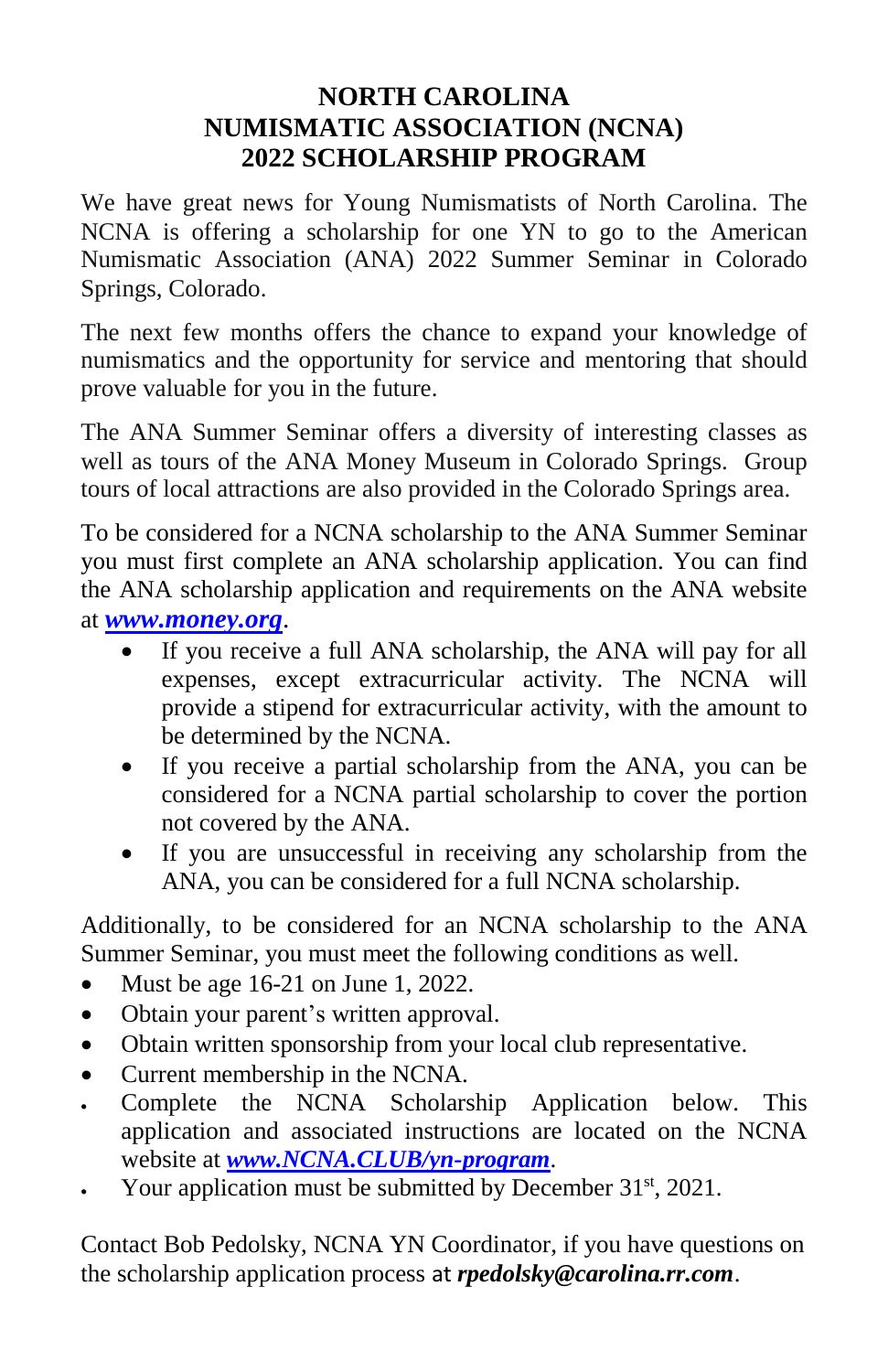## **NCNA SCHOLARSHIP APPLICATION**

Please complete all information requested in Sections 1 through 7:

### **Section 1: General Information**

| Applicant Phone:                                                                                                |  |  |
|-----------------------------------------------------------------------------------------------------------------|--|--|
|                                                                                                                 |  |  |
|                                                                                                                 |  |  |
|                                                                                                                 |  |  |
|                                                                                                                 |  |  |
|                                                                                                                 |  |  |
| <b>Section 2: Coin Organizations</b><br>List local, regional, or national coin clubs in which you are a member: |  |  |
|                                                                                                                 |  |  |

## **Section 3: Personal Interests**

List other interests or organizations in which you are active:

#### **Section 4: Numismatic Interests**

List what you collect and what areas of numismatics interest you: